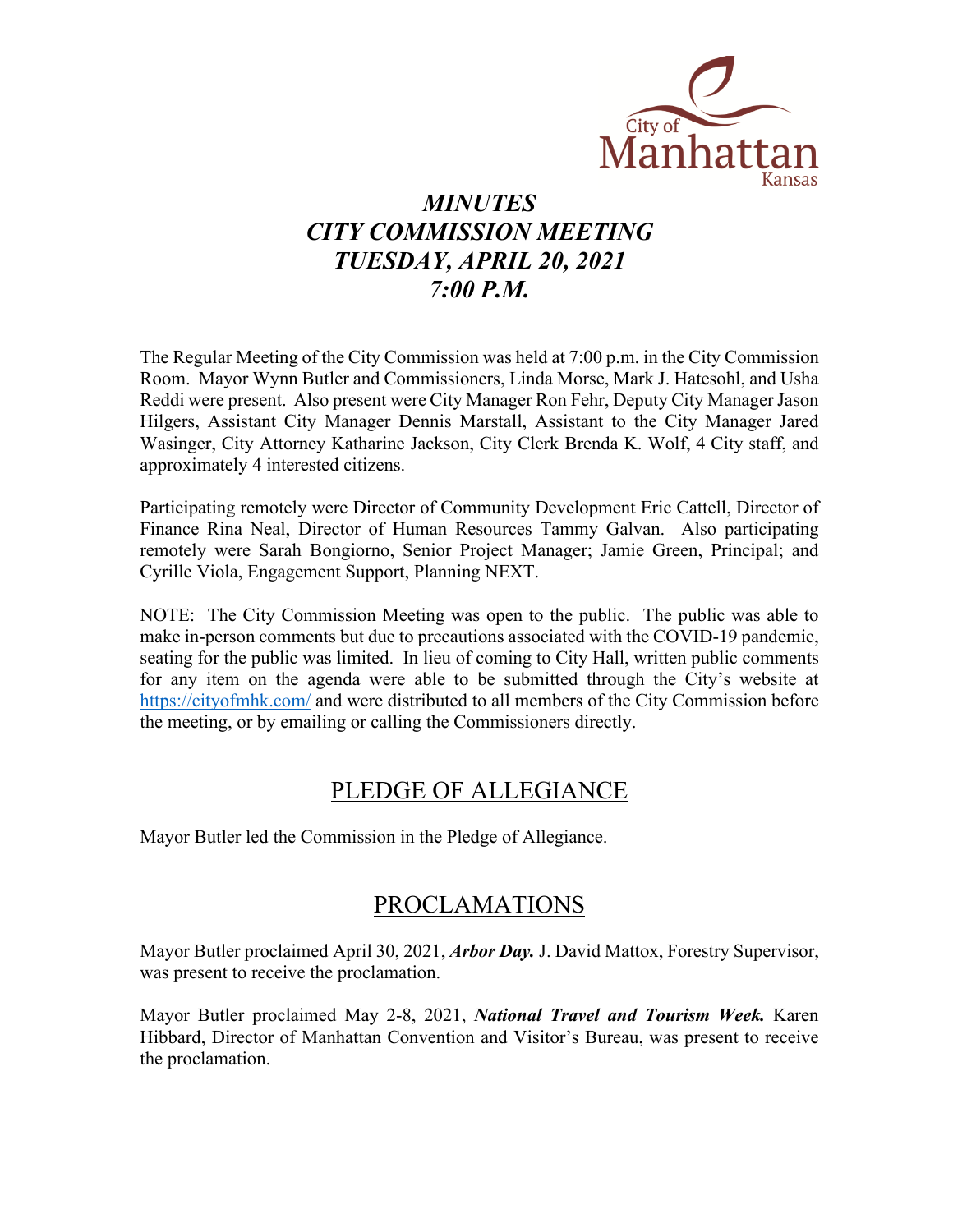# PROCLAMATIONS *(CONTINUED)*

Mayor Butler proclaimed April 2021, *Sexual Assault Awareness Month*. Alayna Colburn, Ph.D., Survivor Advocate, Kansas State University Center for Advocacy, Response and Education (CARE), was present to receive the proclamation.

# COMMISSIONER COMMENTS

Commissioner Reddi urged everyone to get vaccinated to get back to as normal as possible. She mentioned that Lieutenant Governor David Toland would be speaking at the Manhattan Area Chamber of Commerce virtual Power Lunch on Tuesday, May 4, 2021, at noon, and at the Manhattan Area Chamber of Commerce virtual Legislative Forum on Friday, April 30, 2021, at 10:30 a.m.

Mayor Butler mentioned that the T. Russell Reitz Animal Shelter had been posting stories on social media about their volunteers. He thanked the volunteers for the work they do for the animals. He also mentioned there are plenty of animals to adopt at the Animal Shelter.

## CONSENT AGENDA

(\* denotes those items discussed)

### **MINUTES**

The Commission approved the minutes of the Regular City Commission Meeting held Tuesday, April 6, 2021.

### **CLAIMS REGISTER NO. 2972**

The Commission approved Claims Register No. 2972 authorizing and approving the payment of claims from March 31, 2021 – April 13, 2021, in the amount of \$4,480,498.04.

### **CEREAL MALT BEVERAGE LICENSE**

The Commission approved an annual Cereal Malt Beverages Off-Premises License for Hy-Vee #1398, 601 3rd Place.

## **FINAL PLAT – NORTHWING ADDITION, UNIT THREE**

The Commission accepted the easements and rights-of-way, as shown on the Final Plat of Northwing Addition, Unit Three, generally located at the northwest corner of Waxwing Drive and Swift Court, based on conformance with the Manhattan Urban Area Subdivision Regulations.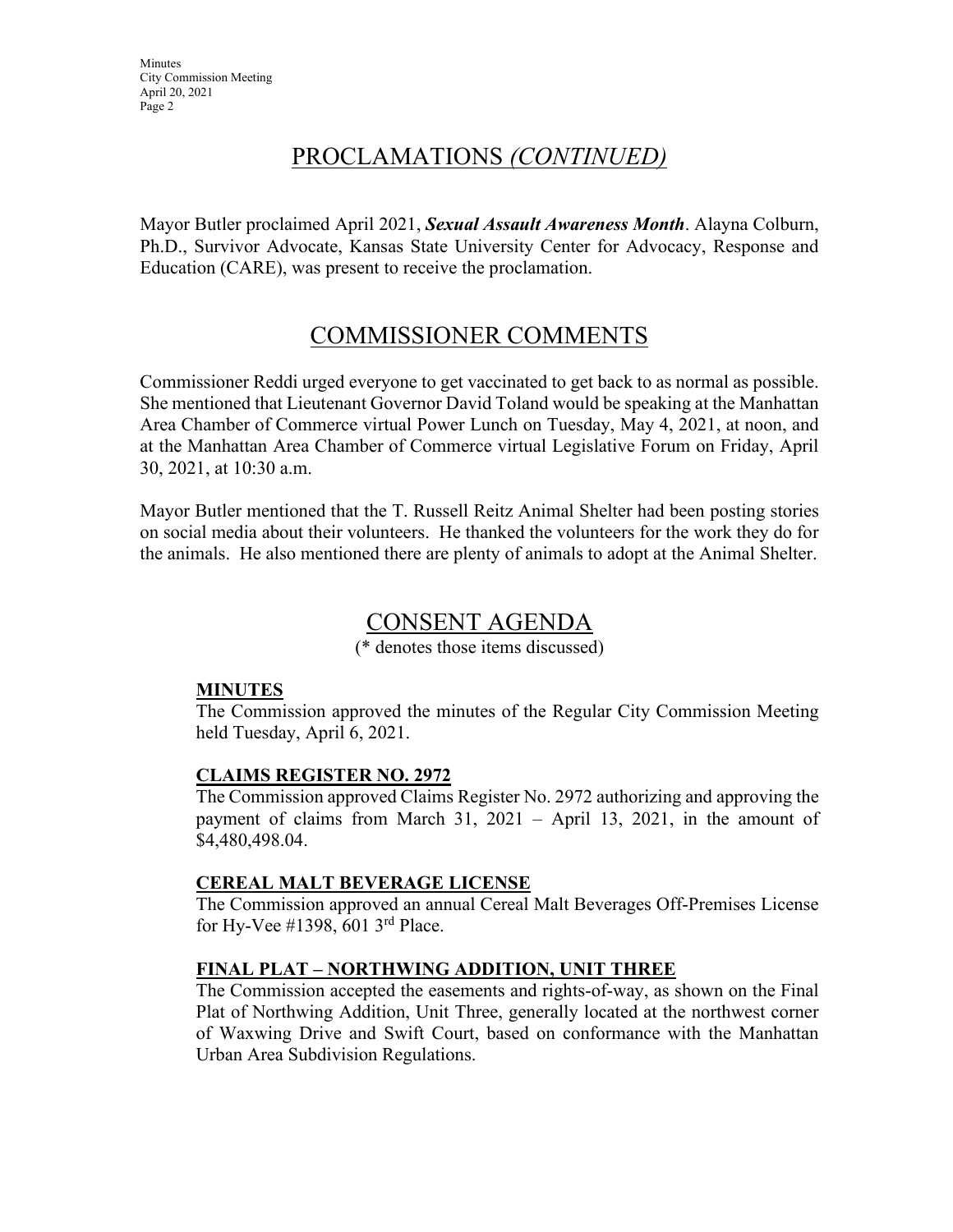# CONSENT AGENDA (*CONTINUED*)

### **FINAL PLAT – NORTHEAST MIDDLE SCHOOL, UNIT FOUR**

The Commission accepted the easements and rights-of-way, as shown on the Final Plat of Northeast Middle School, Unit Four, located at 800 Walters Drive, based on conformance with the Manhattan Urban Area Subdivision Regulations.

### **\* REQUEST FOR QUALIFICATIONS (RFQ) – HOUSING MARKET ANALYSIS AND POLICY STRATEGY**

Chad Bunger, Assistant Director of Community Development, answered questions from the Commission.

The Commission authorized City Administration to solicit professional services for a Housing Market Analysis and Policy Strategy Study through the RFQ process and appointed Commissioner Morse to serve on the Selection Committee.

## **\* LINE RELOCATION AGREEMENT - EVERGY - NORTH CAMPUS CORRIDOR, PHASE 8 (SP2101)**

Jason Hilgers, Deputy City Manager, and Ron Fehr, City Manager, answered questions from the Commission.

The Commission authorized the Mayor and City Clerk to execute a Line Relocation Agreement with Evergy Kansas Central, Inc., in an estimated amount of \$623,640.00, to relocate overhead electric lines for the North Campus Corridor, Phase 8, project - North Manhattan Avenue, from Old Claflin Road to Kimball Avenue (SP2101).

#### **\* CONSTRUCTION CONTRACT – LARSON CONSTRUCTION COMPANY - NORTH CAMPUS CORRIDOR, PHASE 8 (SP2101)**

Jason Hilgers, Deputy City Manager, and Ron Fehr, City Manager, answered questions from the Commission.

The Commission authorized the Mayor and City Clerk to execute a construction contract, in the amount of \$757,970.00, with Larson Construction Company, Inc., of Manhattan, Kansas, for the installation of underground infrastructure for the North Campus Corridor, Phase 8, project - North Manhattan Avenue, from Old Claflin Road to Kimball Avenue (SP2101).

## **RESOLUTION NO. 042021-A – PROJECT AUTHORIZATION AND FINANCING - NORTH CAMPUS CORRIDOR, PHASE 8 (SP2101)**

The Commission approved Resolution No. 042021-A authorizing construction and the financing for the installation of underground infrastructure for the North Campus Corridor, Phase 8, project - North Manhattan Avenue from Old Claflin Road to Kimball Avenue (SP2101).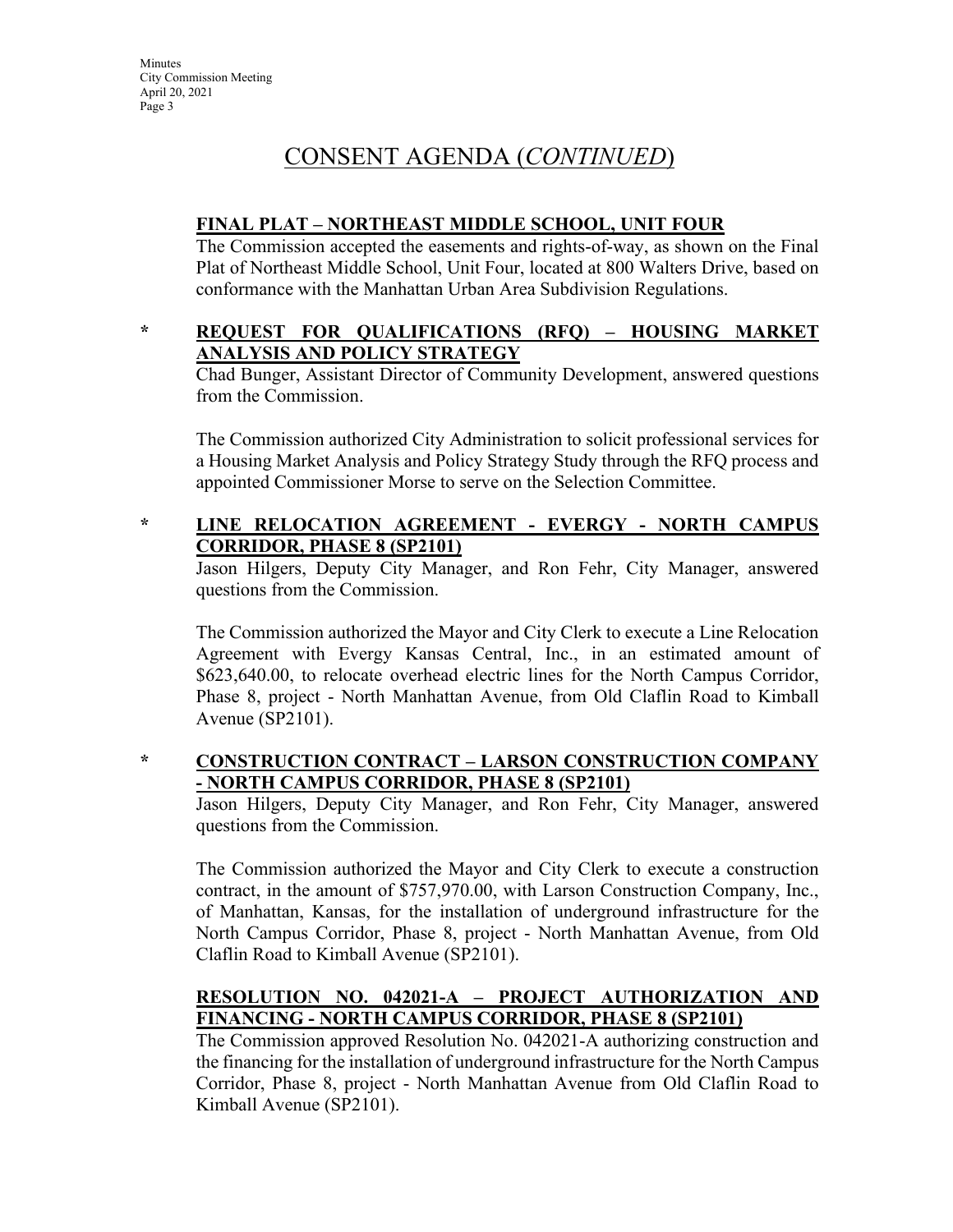# CONSENT AGENDA (*CONTINUED*)

### **CONSTRUCTION CONTRACT - EUGENE FIELD SCHOOL STORMWATER INFRASTRUCTURE (SW2007)**

The Commission accepted the proposal from BHS Construction for stormwater improvements at Eugene Field and authorized the Mayor and City Clerk to execute a construction contract in the amount of \$76,847.00 with BHS Construction, of Manhattan, Kansas, for installation of stormwater infrastructure (SW2007).

\* **CONTRACT AMENDMENT NO. 1 – FINAL DESIGN – NORTH MANHATTAN AVENUE, BLUEMONT AVENUE TO FREMONT STREET (AG1904)**

Jason Hilgers, Deputy City Manager, and Ron Fehr, City Manager, answered questions from the Commission.

The Commission approved and authorized the Mayor and City Clerk to execute a Contract Amendment No. 1, in the amount of \$292,180.00, with Olsson, of Manhattan, Kansas, for final design for North Manhattan Avenue between Bluemont Avenue and Fremont Street (AG1904).

## **CONSTRUCTION MANAGER AT-RISK - NORTH MANHATTAN AVENUE, BLUEMONT AVENUE TO FREMONT STREET (AG1904)**

The Commission approved and authorized City Administration to finalize and the Mayor and City Clerk to execute a Construction Manager At-Risk contract, in the amount of \$10,000.00, with McCown Gordon, of Manhattan, Kansas, to provide pre-construction services and develop a GMP for the construction of North Manhattan Avenue between Bluemont Avenue and Fremont Street (AG1904).

## \* **AGREEMENT FOR PUBLIC ART - DOUGLASS ACTIVITY CENTER MURAL PROJECT (PR1706)**

Eddie Eastes, Director of Parks and Recreation, answered questions from the Commission.

The Commission accepted the recommendation of the Douglass Center Advisory Board and authorized City Administration to finalize and the Mayor and City Clerk to execute an Agreement for Public Art with EuGene V. Byrd III, of Marietta, Georgia, in an amount not to exceed \$13,500.00, for installation of artwork for the Douglass Activity Center Mural Project (PR1706).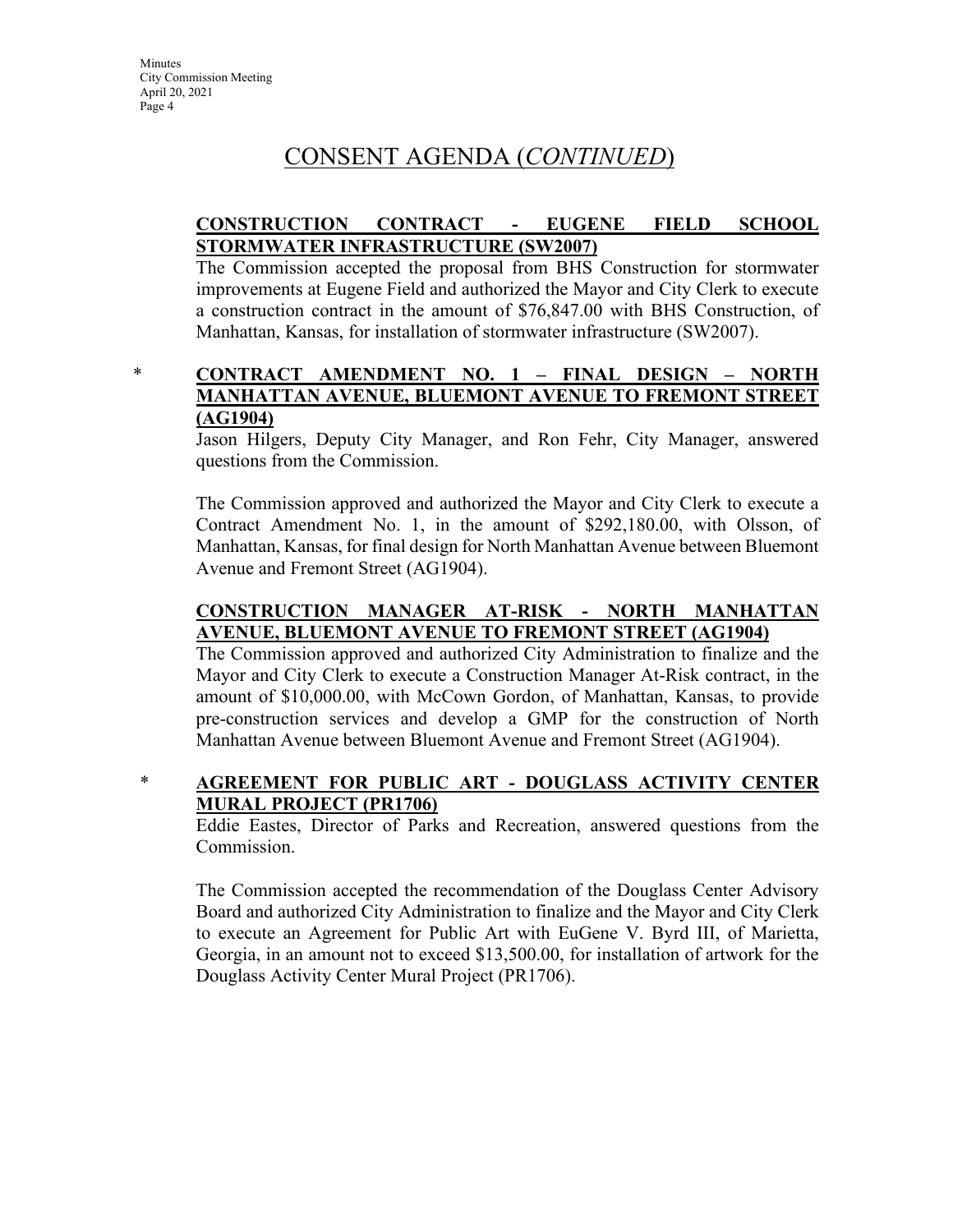# CONSENT AGENDA (*CONTINUED*)

#### **RESOLUTION NO. 042021 – SET DATE TO SELL BONDS/FIRST READING – ISSUE – GENERAL OBLIGATION BOND SERIES 2021-A**

The Commission approved Resolution No. 042021-B setting May 13, 2021, as the date to sell \$5,515,000.00 in General Obligation Bonds (Series 2021-A) and approved first reading of an ordinance issuing \$5,515,000.00 in general obligation bonds (Series 2021-A) for the following seven (7) public improvement districts projects: *Heritage Square North Addition, Unit Two – Sanitary Sewer (SS1701), Street (ST1701), and Water (WA1701); and Northwing Addition, Unit Two – Sanitary Sewer (SS1718), Storm Drainage (SM1709), Street (ST1709), and Water (WA1712);* and three (3) capital projects*: Old Big Blue, Phase V – Storm Drainage Improvements (SM1605); Denison Avenue and Marlatt Avenue Roadway – Street Improvements (ST1612); and Manhattan Housing Authority – Building Improvements (SP1706).*

Mayor Butler opened the public comments.

Hearing no comments, Mayor Butler closed the public comments. There was one (1) written public comment submitted through the City's website for the Consent Agenda and it was for Item J, AGREEMENT FOR PUBLIC ART - DOUGLASS ACTIVITY CENTER MURAL PROJECT (PR1706).

After discussion, Commissioner Reddi moved to approve the consent agenda. Commissioner Morse seconded the motion. On a roll call vote, motion carried 4-0.

# GENERAL AGENDA

### **DISCUSSION - CROSSROADSMHK - FIRST ROUND OF PUBLIC ENGAGEMENT SUMMARY**

Jared Wasinger, Assistant to the City Manager, summarized where the Strategic Plan was at and introduced Jamie Green, Principal; Sarah Bongiorno, Senior Project Manager, and Cyrille Viola, Engagement Support, with Planning NEXT.

Jamie Green, Principal, and Sarah Bongiorno, Senior Project Manager, Planning NEXT, provided a summary of input received from the first round of engagement, presented themes found during the public input process related to the following plan elements: Vision, Mission, Values, and Goals; provided a draft framework of the Plan; and provided an overview of the details for the second round of engagement that will take place during May 2021.